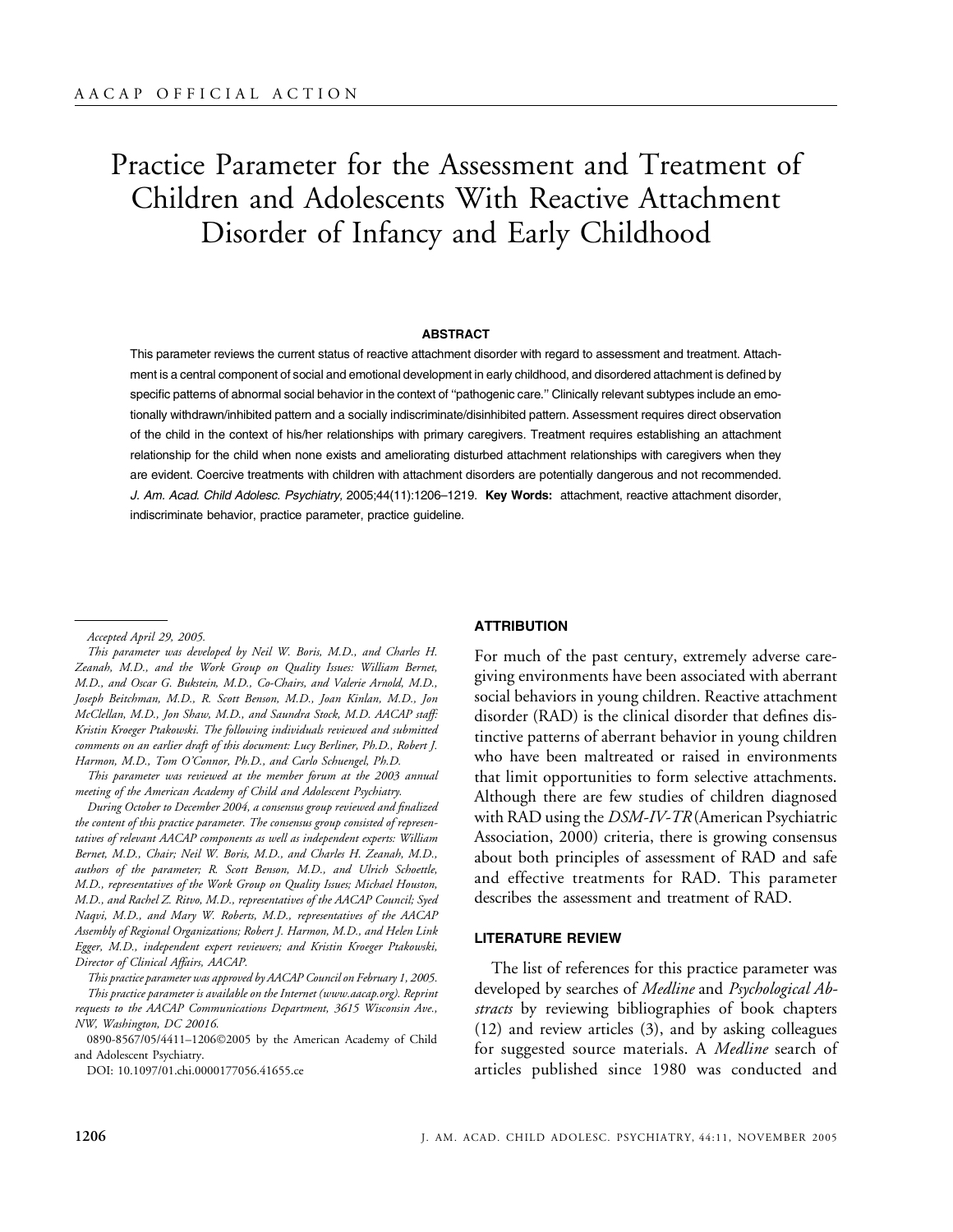updated through March 2003 and yielded 45 references. A search of PsychINFO for articles published since 1980, also conducted though March 2003, yielded 49 references. A more extended search of related articles yielded another 456 references. In addition, searches of relevant publications by the following authors were conducted because of their expertise in this area: Neil W. Boris, Kim Chisholm, Patricia Crittenden, Mary Dozier, Alicia Lieberman, Mary Main, Thomas O'Connor, Michael Rutter, Anna Smyke, Marinus van IJzendoorn, and Charles H. Zeanah. Search words included reactive

## ATTACHMENT AND ITS DEVELOPMENT

attachment disorders in childhood.

Attachment may be defined as the organization of behaviors in the young child that are designed to achieve physical proximity to a preferred caregiver at times when the child seeks comfort, support, nurturance, or protection. Typically, preferred attachment appears in the latter part of the first year of life as evidenced by the appearance of separation protest and stranger wariness.

attachment disorder, disinhibited attachment, and

Newborns recognize their mother's smell and sound soon after birth, but they express no preference for a particular person to provide comfort for distress. Between 2 and 7 months of age, infants are motivated to interact socially with a variety of partners, familiar and unfamiliar. During this time, the infant may be more readily comforted by a familiar caregiver, although he or she is generally able to be soothed by unfamiliar adults as well. However, at around 7 to 9 months, infants begin to exhibit reticence around unfamiliar adults (stranger wariness) and to protest separations from familiar caregivers (separation protest). Once these behaviors have appeared, the infant is said to be attached.

Infants become attached to caregivers with whom they have had significant amounts of interaction (Boris et al., 1997, 1999). Although no definitive data are available in our culture, this appears to be a relatively small number of adults whom the infant learns through experience that he or she can count on to provide comfort, support, nurturance, and protection, especially in times of stress. These attachment figures appear to be arranged hierarchically in terms of strength of preference, so that the infant has a most preferred caregiver, a next most preferred caregiver, and so forth (Bowlby, 1982). That infants have limits to their capacities to

adapt to large numbers of caregivers seems clear, given that serious attachment disturbances are evident in settings in which infants must depend on large numbers of caregivers (Smyke et al., 2002; Tizard and Rees, 1975). Nevertheless, we do not know what the limits of their adaptability are, that is, how many attachment figures an infant can have without problems ensuing.

Preferred attachments to caregivers may develop at any time after infants reach a developmental age of 7 to 9 months, provided that the new caregivers have sufficient involvement with the child. Thus, young children adopted out of foster care or institutions readily form attachments to their new caregivers (Chisholm et al., 1995; O'Connor et al., 1999; Tizard and Rees, 1975), although the quality of these subsequent attachments is sometimes compromised (Chisholm, 1998; O'Connor and Rutter, 2000). In fact, lack of attachment to a specific attachment figure is exceedingly rare in reasonably responsive caregiving environments; signs of RAD never have been reported in the absence of serious neglect.

By 12 months old, it becomes possible to assess the quality of an infant's attachment to a discriminated attachment figure. A laboratory paradigm known as the Strange Situation Procedure (Ainsworth et al., 1978) involves a series of interactions between a young child, an attachment figure, and an unfamiliar adult, including separations and reunions. Four patterns of attachment—secure, avoidant, resistant, and disorganized have described individual differences in the organization of an infant's attachment behaviors with respect to an attachment figure in this procedure. The Strange Situation Procedure has been conducted in many cultures throughout the world. Although there is variability in distributions within and across different cultures, the same four patterns are evident (van IJzendoorn and Sagi, 1999). These patterns of attachment are relationship specific rather than within-the-child traits in that the same child's pattern of attachment may be different with different caregiving adults (Steele et al., 1996). These patterns have been associated with different types of caregiving in the first year of life (reviewed by Weinfield et al., 1999) and with differing adaptation in the preschool years and beyond (Sroufe, 1988; Weinfield et al., 1999).

Although the Strange Situation Procedure has been enormously useful in developmental attachment research, its clinical utility is limited by several factors.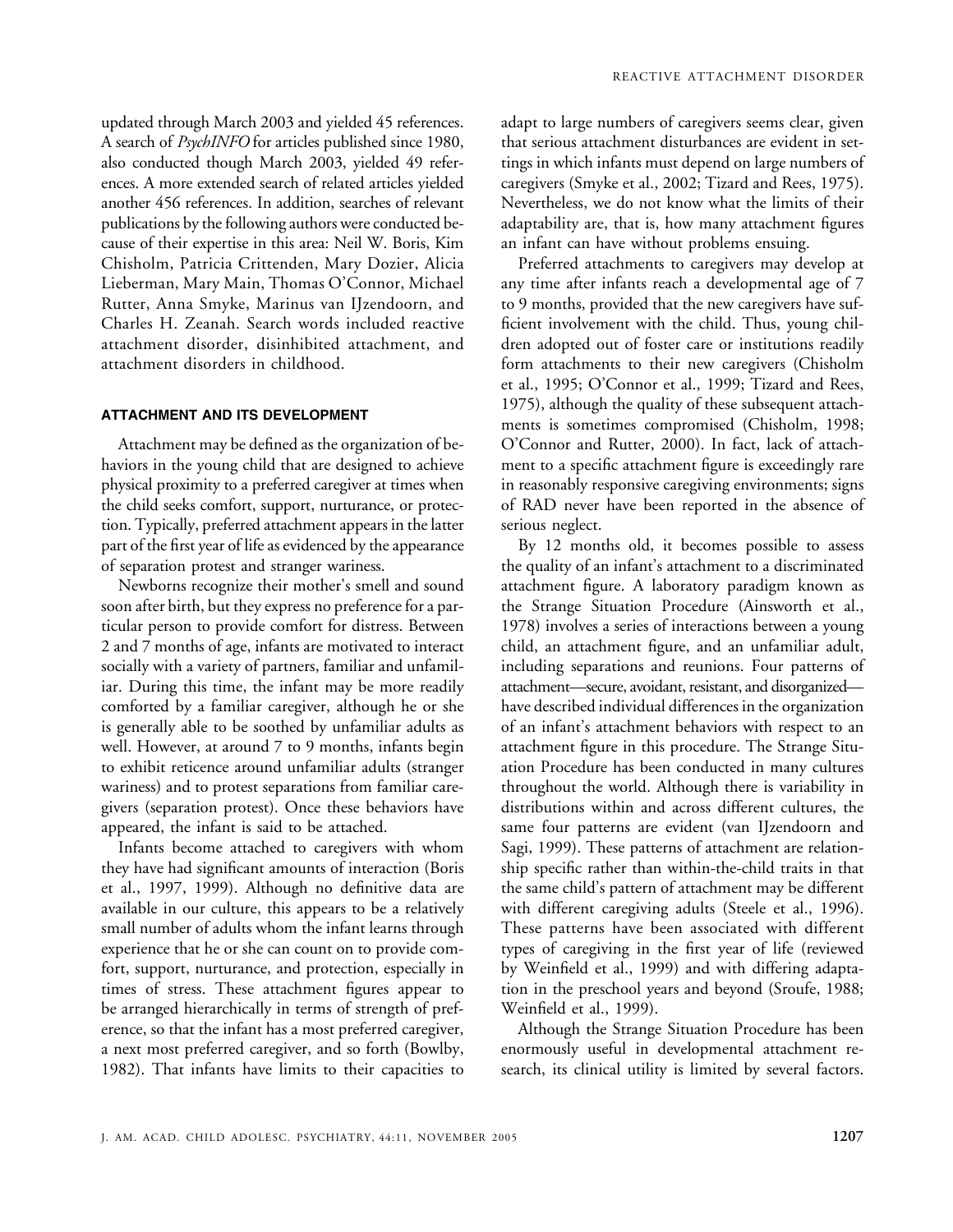First, how sensitive or specific it is in picking up attachment disturbances for a given child is unclear. Second, it constrains the behavior of the parent considerably, making its ecological validity (application beyond the laboratory) questionable (Crowell and Fleischman, 1993). Third, it is designed to assess the quality of an existing attachment relationship, although in clinical settings an important question is whether an attachment exists at all (Zeanah and Boris, 2000). In fact, the relationship between patterns of attachment in the Strange Situation Procedure and RAD is not yet clear (O'Connor, 2002). Finally, the Strange Situation Procedure classifications of attachment are less well validated in children older than 20 months.

In children older than 20 months, in fact, there are two systems of classifications. For children 2½ to 4½ years old, the Cassidy and Marvin (unpublished, 1992) system describes secure, avoidant, dependent (ambivalent), controlling, and insecure/other patterns of attachment. These classifications are derived from a parent–child separation/reunion paradigm similar to the Strange Situation Procedure. In contrast, the Preschool Assessment of Attachment (Crittenden, 1992; Crittenden and Claussen, 1994) describes secure/balanced, defended, coercive, defended/coercive, anxious/depressed, and insecure other. As Solomon and George (1999) have pointed out, the only comparison of the two systems yielded low levels of concordance in the major patterns of attachment, even with regard to secure versus insecure (Crittenden and Claussen, 1994).

Strange Situation Procedure classifications of attachment are neither clinical diagnoses nor indicators of psychopathology. Rather, insecure attachment (avoidant or resistant attachment) is a risk factor and secure attachment is a protective factor associated with increased or decreased probability of maladaptation or developing psychopathology (Sroufe, 1988). Stronger links with psychopathology are evident for infants who exhibit disorganized attachments to their primary caregivers (Green and Goldwyn, 2002). van IJzendoorn et al. (1999) reported in a meta-analysis of 12 studies involving 734 dyads a modest effect size of 0.29 between disorganized attachment and externalizing symptoms. Finally, other clinical disorders, including dissociative disorder symptoms (Carlson, 1998; Ogawa et al., 1997), and other internalizing and externalizing disorders have been associated with disorganized attachment (Greenberg, 1999; Lyons-Ruth and Jacobvitz, 1999).

In addition to being an important risk factor for various clinical disorders, attachment also may be compromised by other risk factors that give rise to psychiatric symptoms and disorders. In fact, given that the capacity for attachment is innate, the challenge is to determine what is a disorder of attachment and what is a disorder associated with insecure or disorganized attachment.

An initial question is how to define clinical disorders of attachment, that is, conditions requiring treatment, as opposed to risk factors for subsequent disorders. Zeanah et al. (1993) proposed that disturbances of attachment become clinical disorders ''when the emotions and behaviors displayed in attachment relationships are so disturbed as to indicate or substantially to increase the risk for persistent distress or disability in the infant'' (p. 338). This definition leaves substantial leeway for clinicians to interpret disturbances in behaviors and emotions as well as distress and disability. Nevertheless, to date, data do not appear to justify a more precise definition.

# BRIEF HISTORY

Although consistent clinical descriptions of disordered attachment in infancy and early childhood have been available for more than 50 years (Bowlby, 1944; Levy, 1937; Spitz, 1950), the formal nosological criteria for clinical disorders of attachment have a rather brief history. The diagnosis of RAD was first introduced in 1980 with the publication of *DSM-III* (American Psychiatric Association, 1980). This early version of the disorder included growth failure and lack of social responsiveness as central features. DSM-III required that evidence of the disorder be apparent before 8 months old. This was a curious requirement in that an attachment disorder had to be apparent before the age when focused attachment behavior is expected to appear in humans (i.e., around 7 to 9 months).

DSM-III-R (American Psychiatric Association, 1987) criteria eliminated the link between failure to thrive and RAD, and they specified only that the age at onset be within the first 5 years. Two types of the disorder, ''inhibited'' and ''disinhibited,'' also were introduced with DSM-III-R (American Psychiatric Association, 1987), and these persisted in both DSM-IV (American Psychiatric Association, 1994) and ICD-10 (World Health Organization, 1992) with only minor modifications. In the DSM-III-R (American Psychiatric Association,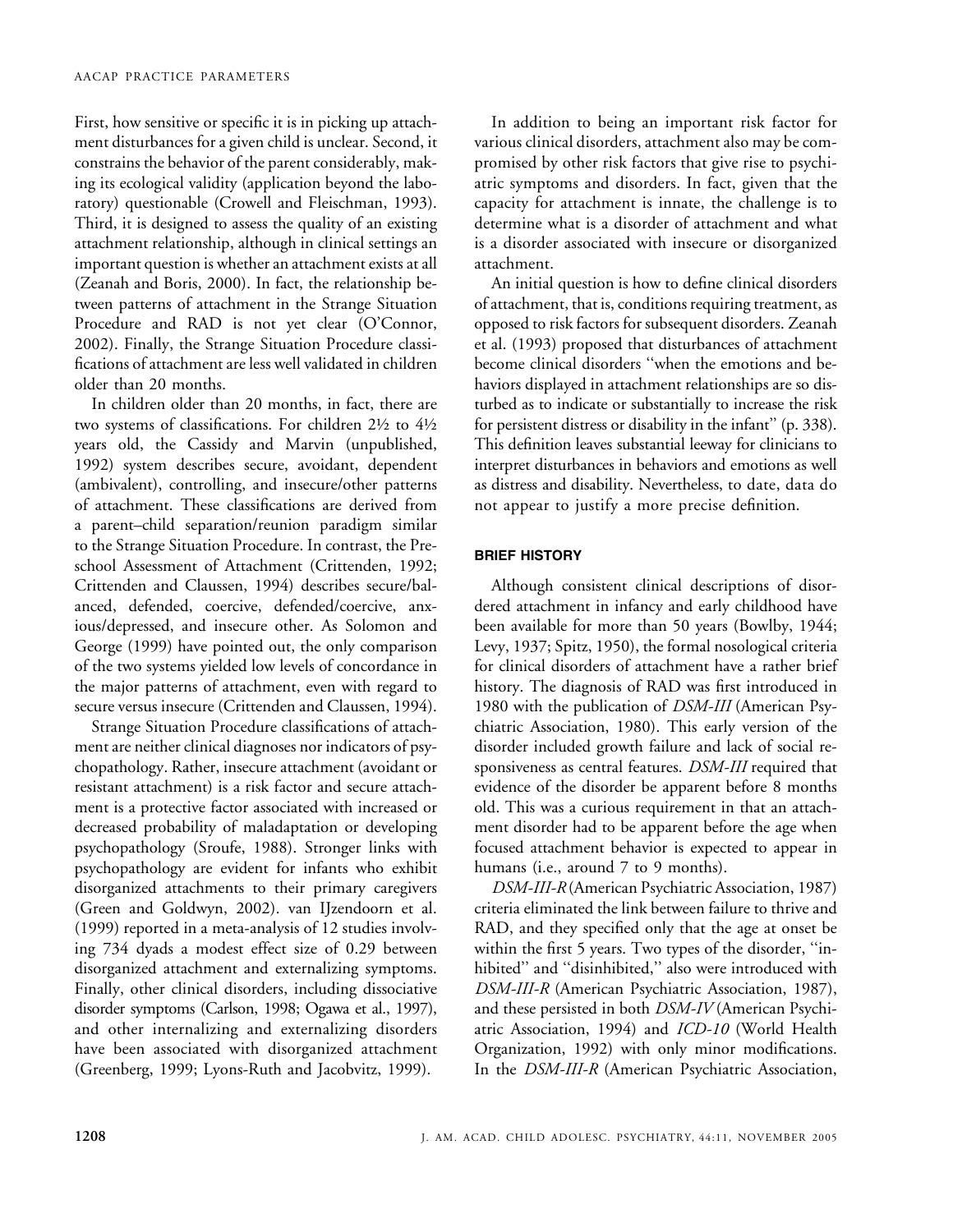1987), the disorder was centered on abnormal social relatedness across a range of social contexts.

All of these criteria were developed and refined without the benefit of data because there were no published studies evaluating or even using the criteria for attachment disorders between 1980 and 1994. In fact, the criteria in DSM-IV received virtually no attention until Zeanah et al. (1993) criticized the criteria as inadequate to describe children who had seriously disturbed attachment relationships rather than no attachment relationship at all. At about the same time, Richters and Volkmar (1994) published a series of case studies illustrating clinical examples of RAD. Since then, more research has appeared examining both the criteria and the constructs of RAD, although there remains a paucity of research in this area.

The Diagnostic Classification: 0 to 3 (DC:0-3), published in 1994, was designed to address the need for a systematic, developmentally based approach to the classification of mental health and developmental difficulties in the first 4 years of life (Zero to Three/National Center for Clinical Infant Programs, 1994). A revised version of  $DC:0-3$ , to be called  $DC:0-3R$  (Zero to Three/National Center for Infants, Toddlers, and Families, in press), will be published in Spring 2005. DC:0-3 included a diagnosis called ''reactive attachment deprivation/maltreatment disorder of infancy and early childhood'' that linked severe abuse or neglect to difficulties in the child's relationships with others but lacked specific operationalized diagnostic criteria. In DC:0-3R, the label of ''reactive attachment'' was removed from the diagnosis because this wording led to confusion among users of  $DC:0-3$  who applied this diagnosis to qualitative features of attachment relationships overall. Also, the diagnosis of deprivation/maltreatment disorder in DC:0-3R contains specific operationalized criteria based on the work of Boris, Zeanah, and colleagues to define developmentally appropriate modification of the current DSM-IV RAD criteria.

### CLINICAL PRESENTATION

According to DSM-IV-TR (American Psychiatric Association, 2000), the essential feature of RAD is early onset of abnormal social relatedness across contexts that is distinguishable from pervasive developmental disorders and is the result of ''pathogenic care'' (American Psychiatric Association, 2000). Furthermore,

the behaviors should not be ''accounted for solely by developmental delay'' (American Psychiatric Association, 2000). In essence, children with RAD have a history of being reared in atypical environments characterized by extreme neglect, and they manifest abnormal social behaviors such as lack of responsiveness, excessive inhibition, hypervigilance, indiscriminate sociability, or pervasively disorganized attachment behaviors. Implicit in the criteria (although not addressed directly) is the absence of a clearly identifiable preferred attachment figure (Zeanah, 1996; Zeanah and Emde, 1994).

Two subtypes of RAD were first introduced in DSM-III-R (American Psychiatric Association, 1987); the criteria for these subtypes remain largely unchanged in DSM-IV (American Psychiatric Association, 1994) and DSM-IV-TR (American Psychiatric Association, 2000). These two subtypes are generally referred to as inhibited or emotionally withdrawn and disinhibited or indiscriminate.

#### Emotionally Withdrawn/Inhibited

The emotionally withdrawn/inhibited pattern is characterized by emotionally constricted and socially withdrawn behavior during interactions with others. In times of distress when young children ordinarily seek comfort from a discriminated attachment figure and respond to the comfort that is offered, children with the inhibited type of RAD exhibit aberrant responses. They do not consistently seek comfort from others and may even be fearful of seeking comfort despite observable distress. When comfort is offered by a caregiver, these children may fail to respond or may actively resist that comfort. These responses are not isolated or rare but rather are characteristic patterns over time. This pattern of RAD has been identified in children with histories of maltreatment (Boris et al., 1998, 2004; Zeanah et al., in press) and in children who are being reared in institutions (Smyke et al., 2002). However, the overlap between inhibited attachment behavior and hyperarousal symptoms associated with posttraumatic stress disorder raises the possibility that young children who are inhibited around their caregivers may be more appropriately conceptualized as having an anxiety disorder (Hinshaw-Fuselier et al., 1999; O'Connor, 2002). As yet, there are few available data on whether the inhibited subtype of RAD overlaps with acute stress disorder or posttraumatic stress disorder.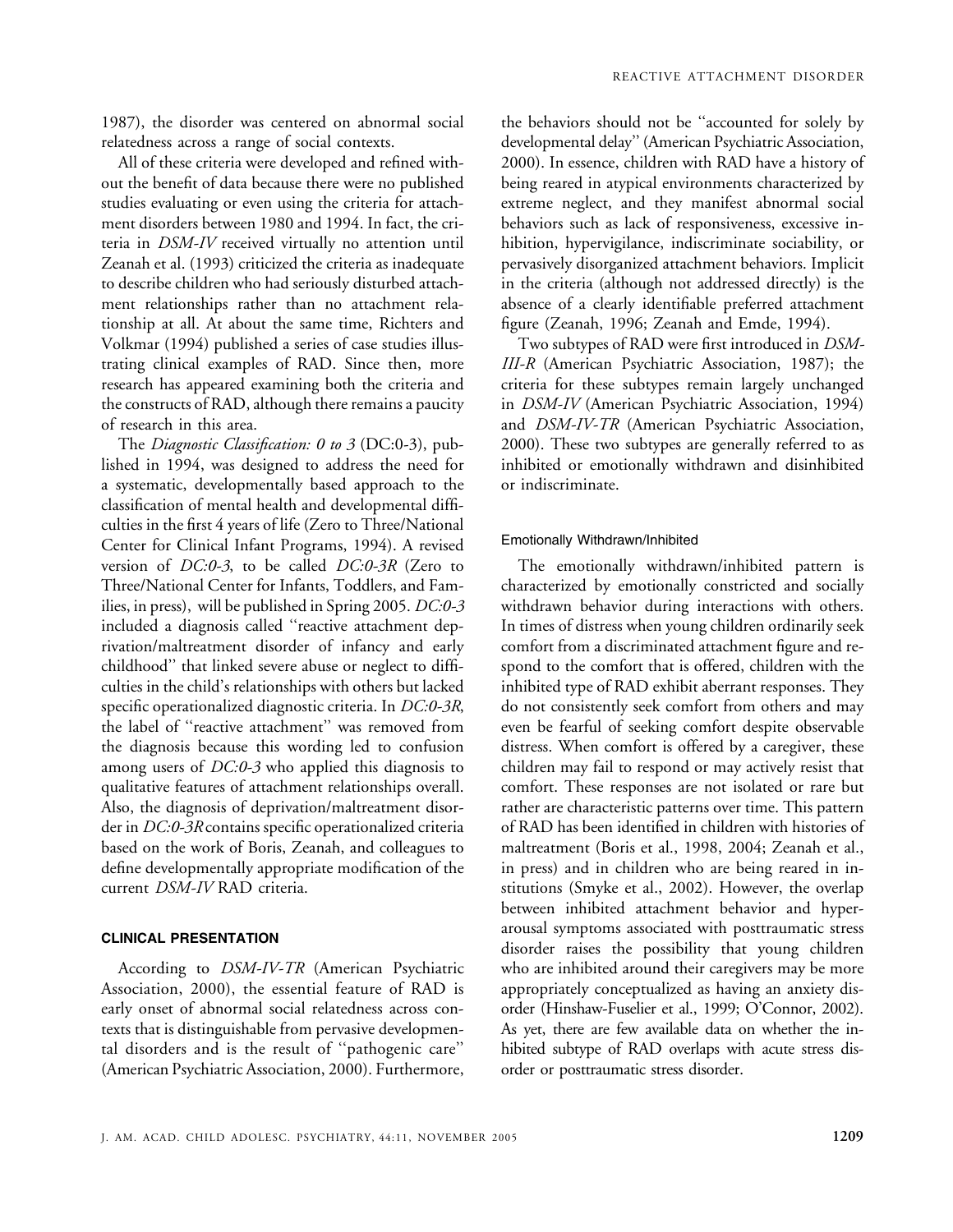Children with the inhibited subtype of RAD also may exhibit a variety of difficulties with regulation of emotions. Absence of expected positive affect, sudden outbursts of crying, persistent irritability, or anger/aggression in response to attempts at comforting have been described in the literature (Boris and Zeanah, 2005; Hinshaw-Fusilier et al., 1999; Zeanah et al., 1993, 2000). Although ''hypervigilant or highly ambivalent responses'' are required by DSM-IV-TR for a diagnosis of RAD, viewing emotion regulation problems and aggression as core symptoms of RAD clearly broadens the definition of this disorder, leading to diagnostic imprecision (O'Connor, 2002; O'Connor and Zeanah, 2003). See the discussion of comorbidity below.

### Indiscriminate/Uninhibited

The disinhibited type of RAD is characterized by children who, beginning before age 5, may approach unfamiliar adults without any reticence, seek or accept comfort from unfamiliar adults, protest separation from total strangers, or wander away from their caregiver without checking back. They fail to turn selectively to discriminated attachment figures, seemingly willing to seek and accept comfort from almost anyone, including strangers. They are sometimes considered attention seeking, shallow, and superficial interpersonally.

The disinhibited type of RAD has been described both in children who have been maltreated and in children who have been institutionalized. In fact, indiscriminate behavior is one of the most persistent signs of social abnormalities in young children adopted out of institutions (Zeanah, 2000).

In *DSM-IV-TR*, the two subtypes of RAD are mutually exclusive and the clinician is required to specify which subtype is present. Nevertheless, recent evidence suggests that some severely deprived institutionalized children may exhibit both inhibition and indiscriminate sociability (Smyke et al., 2002; Zeanah et al., 2002).

Other types of disturbed attachment relationships have been proposed as disorders, including attachment relationships characterized by child behavior that is selfendangering, extremely fearful, vigilant, and hypercompliant or role-reversed. Although these have been well described in case reports and identified reliably in preliminary studies (Boris et al., 1998, 2004; Zeanah et al., submitted), their validation is not well established. In particular, how these relationship disturbances relate to the emotionally withdrawn and disinhibited types described in DSM-IV-TR is unclear.

## NATURAL COURSE

It is widely accepted that the core features of RAD are not captured in other diagnostic categories (O'Connor, 2002; Rutter, 2000); however, the course of RAD is not well studied. It is clear that a proportion of children with histories of serious neglect or institutional rearing manifest signs of RAD, but there have been few efforts to examine symptom patterns over time. In fact, virtually the entire database derives from studies published from four longitudinal studies of children raised in institutions, although even these were for the most part not explicitly focused on signs of RAD in young children.

Findings from these studies converge in suggesting that persistence of the inhibited pattern of RAD is exceedingly rare in children adopted out of institutions into more normative caregiving environments (Chisholm, 1998, 1995; Goldfarb, 1943, 1945a,b; Hodges and Tizard, 1978, 1989; O'Connor and Rutter, 2000; O'Connor et al., 1999; Tizard and Rees, 1975). Although the quality of attachments that these children form with subsequent caregivers may be compromised, they probably no longer meet criteria for inhibited RAD (Chisholm, 1998; Marcovitch et al., 1997; O'Connor et al., 2003). The same group of studies suggests that a minority of adopted, institutionalized children exhibit persistent indiscriminate sociability even after more normative caregiving environments are provided (Zeanah, 2000). Indiscriminate sociability may persist for years, even among children who subsequently exhibit preferred attachment to their new caregivers. In the only longitudinal study that has studied children with indiscriminate behavior into adolescence, these children were significantly more likely to exhibit poor peer relationships (Hodges and Tizard, 1989).

As yet, there are no data compatible with the idea that there is a critical period for attachment formation. Thus, in studies of young children adopted out of institutions, there is no evidence that these children do not form attachments to their adoptive parents. The attachments that institutionalized children form after adoption are, however, frequently atypical, insecure, and/or disorganized (Chisholm, 1998; O'Connor et al., 2003).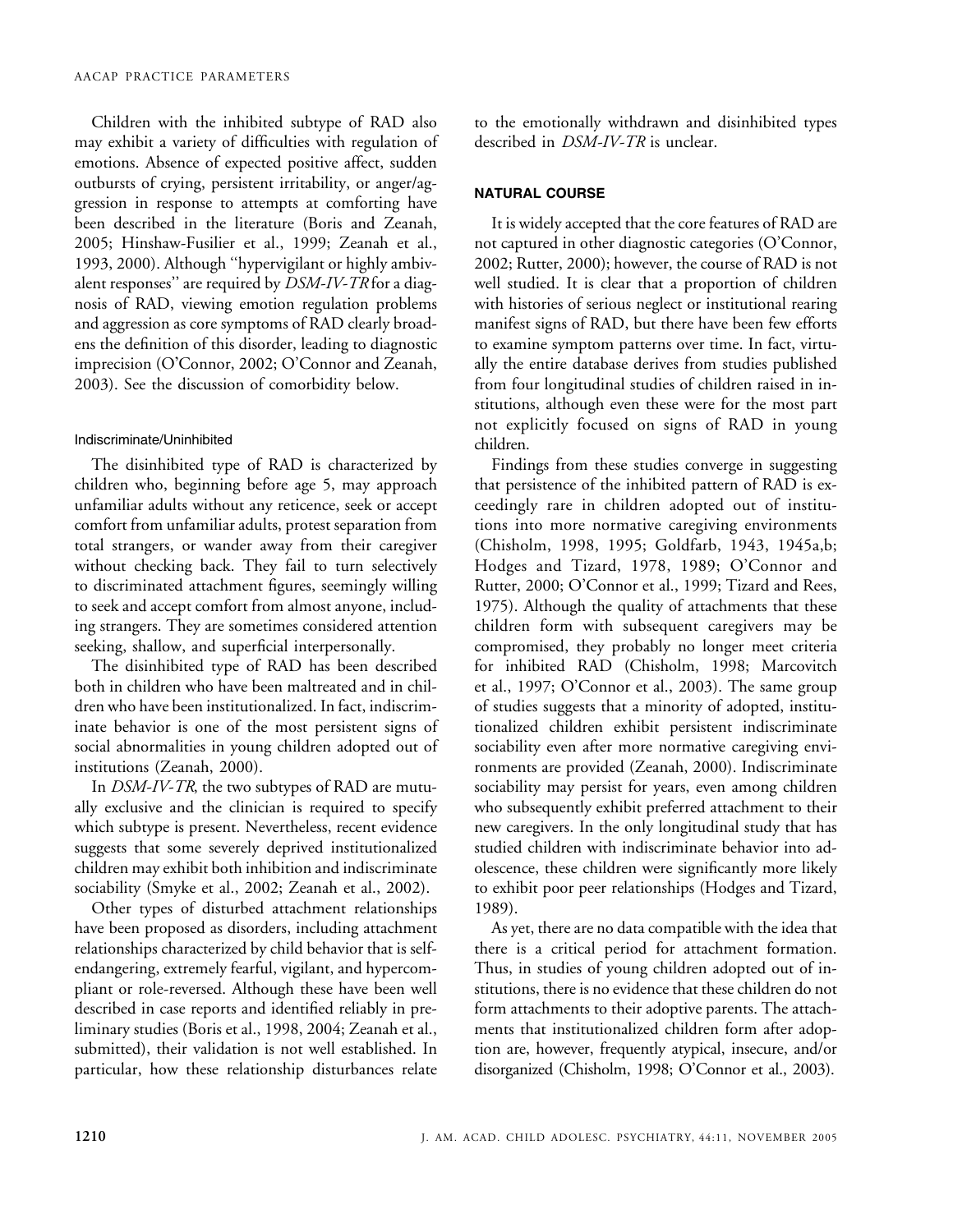Although these longitudinal data are important, the question of whether attachment disorders can reliably be diagnosed in older children and adults has not been resolved. It is clear that central attachment behaviors used for the diagnosis of RAD, such as proximity seeking, change markedly with development. Defining what behaviors in 12 year olds, for instance, are analogous to proximity seeking in toddlers is difficult. Even developmental attachment research has no substantially validated measures of attachment in middle childhood or early adolescence, leaving the question of what constitutes clinical disorders of attachment even less clear. Given that DSM-IV-TR requires that symptoms of RAD be evident before age 5, the diagnosis of RAD in older children and adults is dependent on a reliable history of a child's early attachment behavior. For groups such as children adopted out of foster care or institutions, a history detailing their early behavior is often unavailable.

Nevertheless, there have been reports that many oppositional or aggressive older children, especially those who have been maltreated or raised in institutions, have RAD (Levy and Orlans, 2000). The diagnosis of RAD in these reports is based on an expanded set of diagnostic criteria for RAD; the additional criteria overlap with the disruptive behavior disorders, including conduct disorder (CD), oppositional defiant disorder (ODD), and attention-deficit disorder. Claims that many children with a diagnosis of attention-deficit/hyperactivity disorder and bipolar disorder, in fact, have RAD highlight the problems with diagnostic precision in this area (Levy and Orlans, 2000). In effect, DSM-IV-TR criteria have been largely transformed by groups of clinicians such that psychopathic qualities such as shallow or fake emotions, superficial connections to others, lack of remorse, and failures of empathy are viewed as core features of RAD (Levy and Orlans, 1999, 2000). There is certainly evidence that some maltreated children exhibit both disruptive behavior disorders and disturbances in interpersonal relatedness. Historical accounts of so-called "affectionless psychopaths" detail the challenges that children deprived by institutionalization are alleged to present (Wolkind, 1974), although this construct was never validated. Furthermore, foster and adoptive parents who care for such children can become overwhelmed by managing remorseless aggression. Although some of these children may have met criteria for RAD as young children, few are described as either indiscriminate or inhibited in their social relationships.

There are two significant problems with the trend toward stretching the criteria for RAD to extend the diagnosis to older children. First, diagnostic precision is lost when signs such as oppositional behavior and aggression are viewed as aberrant attachment behaviors in older children. To say that these children do not have ODD or CD because their behavior is better explained by negative attachment experiences is to suggest an etiological pathway that can be neither proved nor disproved.

Second, untested alternative therapies, loosely based on the proposed etiological model for RAD in older children, have been developed and implemented, sometimes with tragic results. Just as parents were separated from their autistic children in the 1950s because it was thought that the parents' aloofness had caused the disorder, parents of older children whose aggressive symptoms are presumed to be attachment related have been encouraged to physically restrain their children for purposes of reattachment or expose them to other coercive ''treatments.''

### **EPIDEMIOLOGY**

Few data exist about the prevalence of RAD, although Richters and Volkmar (1994) estimated the prevalence to be less than 1%. Available studies have used selected high-risk populations. In a retrospective study of all children from one U.S. county who entered foster care because of abuse or neglect before they were 4 years old, 38% had signs of emotionally withdrawn or indiscriminate RAD according to DSM-IV and ICD-10 criteria (Zeanah et al., 2004). In another highly selective sample of young institutionalized children in Bucharest, Romania, at least 40% of the children had clinically significant signs of RAD and another 33% had some signs of RAD (Smyke et al., 2002; Zeanah et al., 2002).

Data accumulated to date suggest that RAD is rare in most settings, however, and it is so far unreported except in cases of maltreatment or institutional rearing under conditions of social neglect. Given that DSM-IV criteria require a history of ''pathogenic care,'' the diagnosis should be questioned in any case in which a history of neglect cannot be documented.

## DIFFERENTIAL DIAGNOSIS AND COMORBIDITY

There are few direct data available about disorders that may be comorbid with RAD. There are a number of problems that have been documented to arise from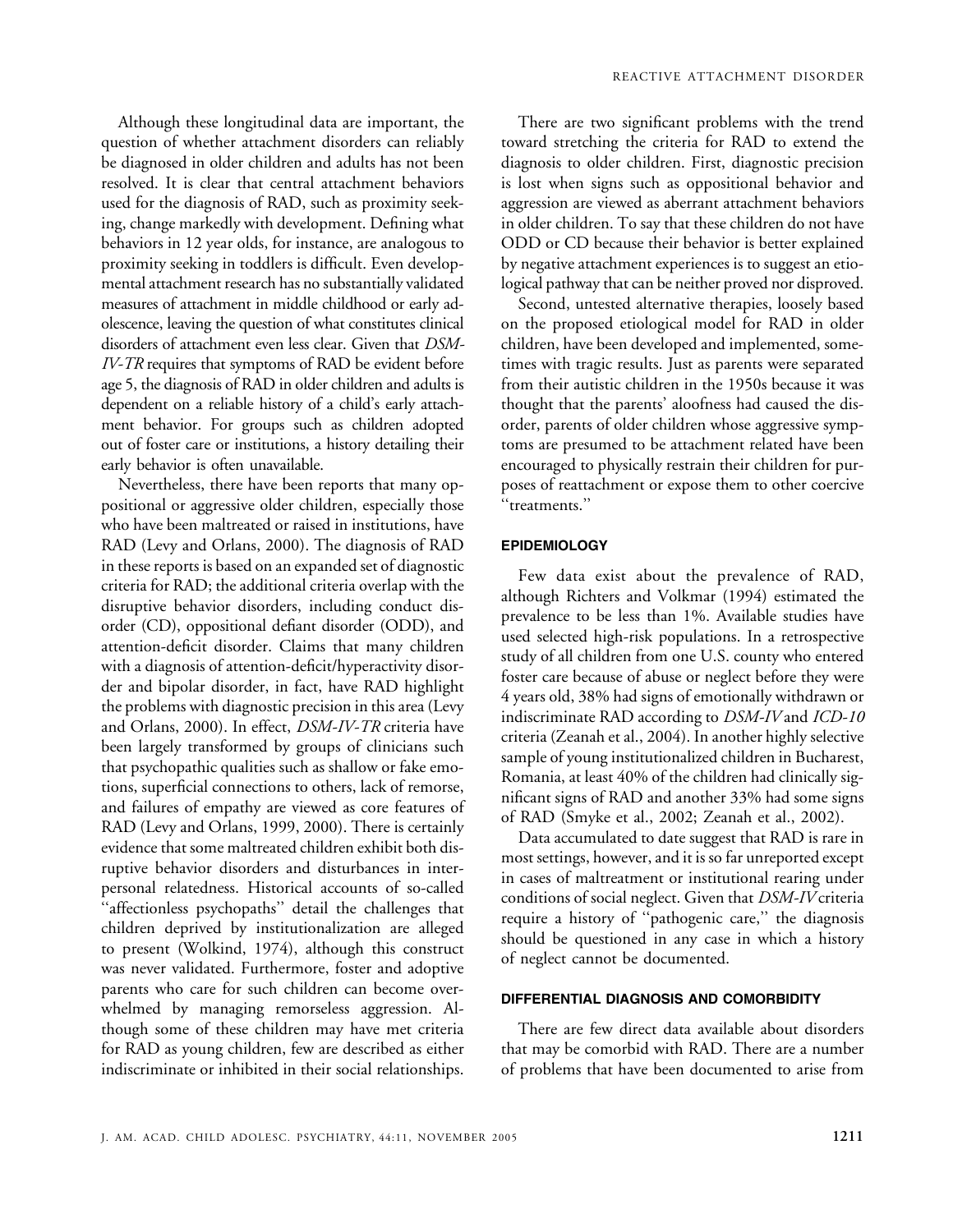the same risk conditions that give rise to RAD, that is, disorders that are associated with institutional rearing or with maltreatment.

First among these is mental retardation because of the known association between social neglect and developmental delays. However, developmental delays are often reversible, much like the signs of RAD, once a more normative caregiving environment is provided. Developmental delays in institutionalized children are common (Johnson, 2000), but these children have been documented to make steady gains after adoption (Castle et al., 1999; O'Connor et al., 2000; Rutter, 1998).

Similarly, language disorders are associated with neglect and language delays have been documented in institutionalized children (Albers et al., 1997; Dubrovina, 1991; Groze and Ileana, 1996; Smyke et al., 2002) and in young, maltreated children (Rosenfeld et al., 1997). DSM-IV criteria for RAD explicitly exclude children with pervasive developmental disorders (PDDs) from receiving a diagnosis of RAD. Both PDDs and RAD may share abnormalities in social and emotional reciprocity and difficulties in emotion regulation. Still, the social abnormalities of PDDs are believed to be distinguishable from those of RAD. Persistently restricted, repetitive, and stereotyped patterns of behaviors, interests, and activities ought to be more characteristic of PDD than of RAD. The child with RAD also ought to have more reversible social abnormalities when the child is in a more favorable environment, although this may be difficult to discern in a cross-sectional evaluation. That institutional rearing has been implicated in the etiology both of RAD and PDD (Rutter et al., 1999) makes clear that the distinction may be challenging in some cases.

Posttraumatic stress disorder has been validated in early childhood (Scheeringa et al., 1995, 2001, 2003), and some children have been documented to show both posttraumatic symptoms and RAD (Hinshaw-Fuselier et al., 1999). No studies exist, however, documenting the degree of comorbidity between RAD and posttraumatic stress disorder, although maltreatment is associated with problems in regulation of emotions, hypervigilance, and withdrawal (Cicchetti et al., 1995).

# **RECOMMENDATIONS**

Each recommendation in this parameter is identified as falling into one of the following categories of endorsement, indicated by an abbreviation in brackets after the statement. These categories indicate the degree of importance or certainty of each recommendation.

[MS] *Minimal standards* are recommendations that are based on substantial empirical evidence (such as well-controlled, double-blind trials) or overwhelming clinical consensus. Minimal standards are expected to apply more than 95% of the time (i.e., in almost all cases). When the practitioner does not follow this standard in a particular case, the medical record should indicate the reason.

[CG] *Clinical guidelines* are recommendations that are based on empirical evidence (e.g., open trials, case studies) and/or strong clinical consensus. Clinical guidelines apply approximately 75% of the time. These practices should always be considered by the clinician, but there are exceptions to their application.

[OP] *Options* are practices that are acceptable but not required. There may be insufficient empirical evidence to support recommending these practices as minimal standards or clinical guidelines. In some cases, they may be the perfect thing to do, but in other cases they should be avoided. If possible, the practice parameter will explain the pros and cons of these options.

[NE] Not endorsed refers to practices that are known to be ineffective or contraindicated.

#### Recommendation 1.

The Assessment of RAD Requires Evidence Directly Obtained from Serial Observations of the Child Interacting with his or her Primary Caregivers and History (as available) of the Child's Patterns of Attachment Behavior with These Caregivers. Observations of the Child's Behavior with Unfamiliar Adults are also Necessary for Diagnosis. Given the Association Between a Diagnosis of RAD and a History of Maltreatment, the Clinician Should also Gather a Comprehensive History of the Child's Early Caregiving Environment, Including from Collateral Sources (e.g., Pediatricians, Teachers, or Caseworkers Familiar with the Child) [MS].

The AACAP practice parameter on assessment in infancy and early childhood includes basic approaches to clinical assessment of children younger than 5, which are useful for evaluation of RAD (American Academy of Child and Adolescent Psychiatry, 1997). Signs of disturbed attachment in young children are listed in Table 1. The caregiver's report of the child's attachment behavior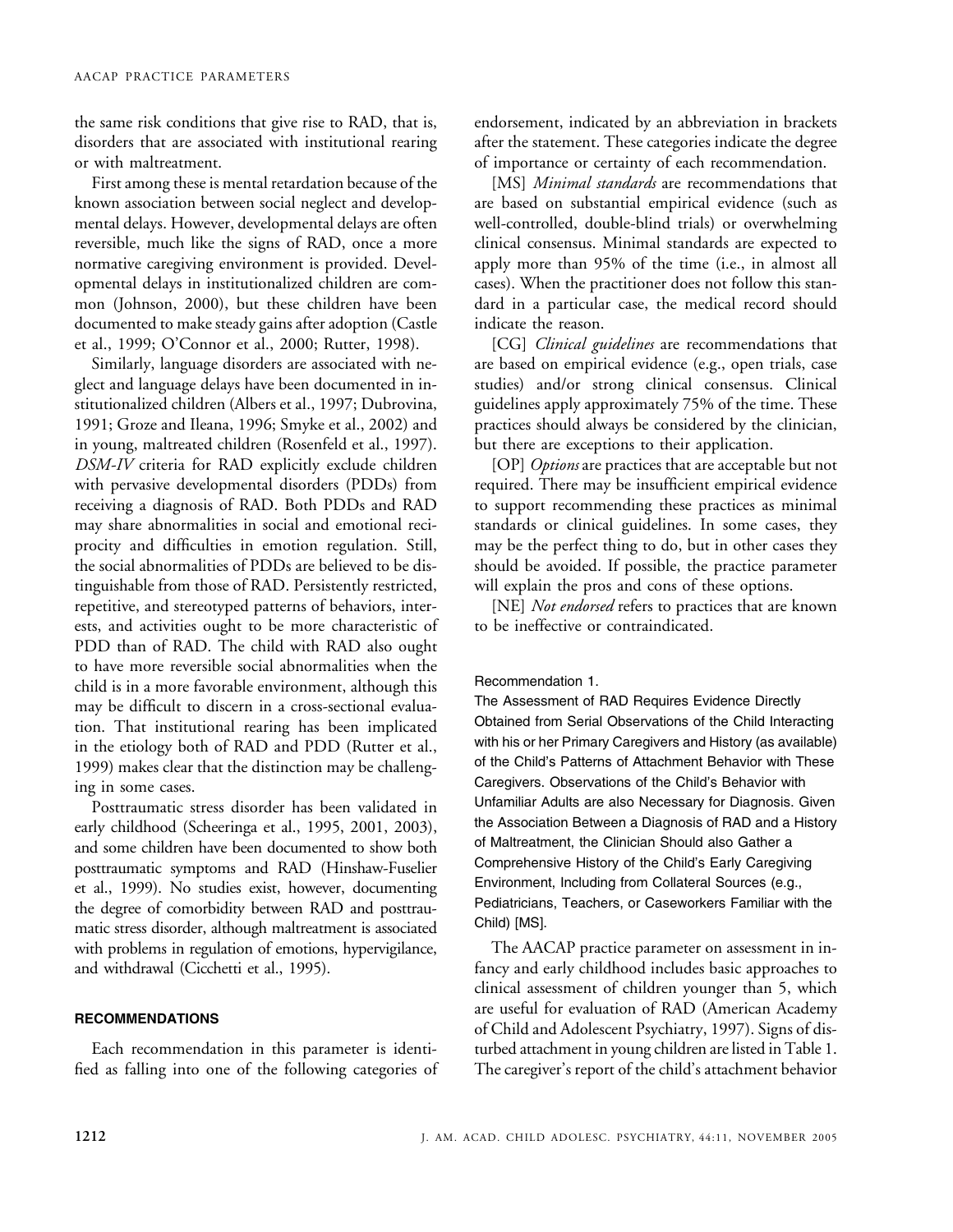| Affection             |                                                                                                                                                                                                                                                                |
|-----------------------|----------------------------------------------------------------------------------------------------------------------------------------------------------------------------------------------------------------------------------------------------------------|
| Adaptive              | Showing affection across a range of interactions                                                                                                                                                                                                               |
| Maladaptive           | Lack of affection interchanges across a range of social settings, or "promiscuous" affection with relatively unfamiliar adults                                                                                                                                 |
| Seeking comfort       |                                                                                                                                                                                                                                                                |
| Adaptive              | Seeking comfort from a discriminated adult caregiver                                                                                                                                                                                                           |
| Maladaptive           | Lack of comfort seeking when hurt, frightened, or ill, or comfort seeking in an odd or ambivalent manner (e.g., increased distress when<br>the child does not seek comfort)                                                                                    |
| Reliance on for help  |                                                                                                                                                                                                                                                                |
| Adaptive              | Willingness to seek help from discriminated caregivers when problems are too difficult to solve alone                                                                                                                                                          |
| Maladaptive           | Excessive dependence on caregiver or inability to seek and use supportive presence of attachment figure when needed                                                                                                                                            |
| Cooperation           |                                                                                                                                                                                                                                                                |
| Adaptive              | Generally cooperative behavior with caregiver                                                                                                                                                                                                                  |
| Maladaptive           | Pervasive lack of compliance with caregiver requests and demands as a pervasive feature interaction, or fearful overcompliance<br>to caregiver instructions ("compulsive compliance")                                                                          |
| Exploratory behavior  |                                                                                                                                                                                                                                                                |
| Adaptive              | Uses attachment figure as a secure base from which to venture out and explore novelty in environment                                                                                                                                                           |
| Maladaptive           | Failure to check back with caregiver in unfamiliar settings after venturing away or nearly complete unwillingness to leave caregiver<br>to explore                                                                                                             |
| Controlling behavior  |                                                                                                                                                                                                                                                                |
| Adaptive              | Little evidence of controlling behavior directed toward caregiver                                                                                                                                                                                              |
| Maladaptive           | Oversolicitous and/or age-inappropriate caregiving behavior by the child toward the caregiver, or excessively bossy or punitive<br>controlling of caregiver by the child                                                                                       |
| Reunion responses     |                                                                                                                                                                                                                                                                |
| Adaptive              | If distressed, seeking comfort from attachment figure, or if not distressed, establishing a positive reconnection through nonverbal<br>or verbal communication of positive affect or describing what transpired to child to separation                         |
| Maladaptive           | Failure to reestablish interaction after separation including active ignoring/avoiding behaviors, intense anger, or obvious lack of<br>affection, or failure to resolve distress engendered by separation, or any evidence of disorganized attachment behavior |
| Response to strangers |                                                                                                                                                                                                                                                                |
| Adaptive              | Initial reticence about social engagement, which is more marked in unfamiliar settings                                                                                                                                                                         |
| Maladaptive           | Immediate engagement without initial wariness, extensive physical contact without referencing caregiver, willingness to leave caregiver<br>(and go with stranger) without protest                                                                              |

TABLE 1 Behavioral Signs of Disturbed Attachment in Young Children

Note: Adapted from Zeanah et al. (1993).

can also be useful. The clinician should gather a detailed history of, for example, the child's pattern of comfort seeking beginning with the onset of stranger wariness and progressing through to time of assessment. Observational data can be extremely helpful in the diagnosis of RAD, and asking the caregiver to leave the room, which may stress some dyads, often will provide useful data. Furthermore, setting up interactions in which the parent and child must cooperate (for example, to complete a puzzle that is selected to be somewhat beyond the child's cognitive capacity) will also provide useful data. Typically, a full assessment takes place over a minimum of two to three visits (Boris et al., 1997; Zeanah et al., 2000).

Recommendation 2. A Relatively Structured Observational Paradigm Should be Conducted so that Comparable Behavioral Observations can be Established Across Relationships [CG].

The caregiver–child relationship forms both the basis for assessment of RAD symptoms and the nexus for

treatment of RAD. Structured observations allow the clinician to capture how the child behaves with one individual as compared with another, while holding the observational procedure constant. A number of approaches to structuring a comprehensive assessment of a caregiver– child relationship have been described (Clark et al., 1993; Gaensbauer and Harmon, 1981; Zeanah et al., 2000). These approaches generally involve some combination of episodes such as play, teaching, and separation/reunion and involve careful observations of how the child behaves with a discriminated attachment figure compared with an unfamiliar adult. If attached, the child should exhibit clear preferences for the attachment figure for nurturance, support, comfort, and protection. A separation is expected to be mildly stressful for young children in our culture and is often included to increase the probability of observing young children when they are motivated to seek comfort. All of the behaviors in Table 1 are important to assess. Sole reliance on structured laboratory paradigms such as the Strange Situation Procedure (Ainsworth et al., 1978) is likely to be insufficient. As noted, this procedure has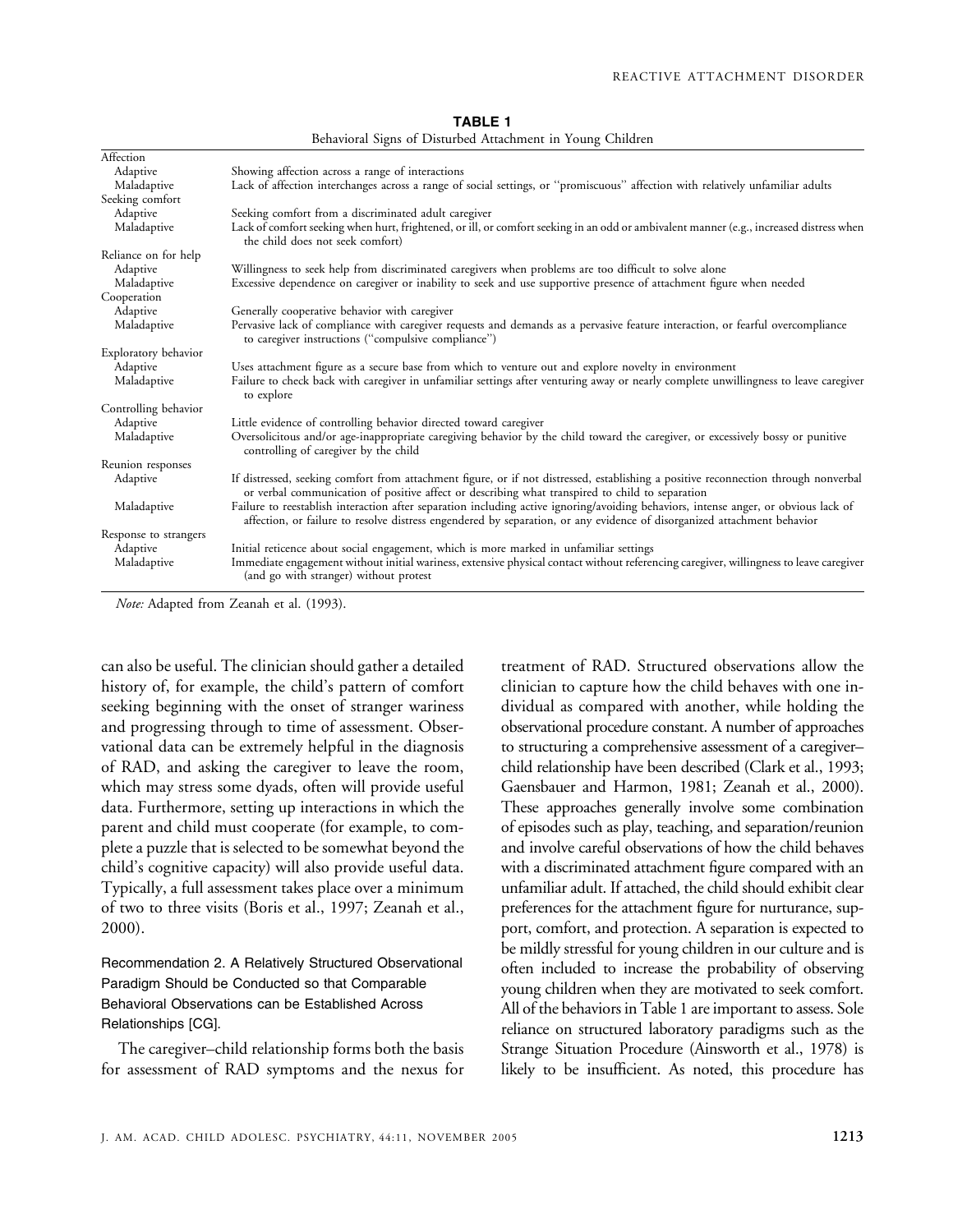been criticized for overly constraining the behavior of the parent, lacking clear ecological validity, and being susceptible to situational factors. For this reason, other paradigms better adapted to clinic settings have been recommended (Boris et al., 1997; Zeanah et al., 2000).

One possible model of assessment is outlined in Table 2. The procedure described in Table 2 was designed for use by clinicians working in office or clinical settings. It can be administered without additional adults being involved, although ideally it is videotaped for later review. An observation room with a one-way mirror allows the clinician to observe the parent and child during Episode 5, but if such a setting is not available then the caregiver can later report on the child's behavior during the clinician's absence. The novel (scary) toy episode is included so that the clinician may observe preferential comfort seeking, but it is not essential to include. Throughout the procedure, the emphasis is on comparing the child's behavior with the familiar attachment figure (i.e., parent/caregiver) and unfamiliar adult (i.e., clinician).

Recommendation 3. After Assessment, any Suspicion of Previously Unreported or Current Maltreatment Requires Reporting to the Appropriate Law Enforcement and Protective Services Authorities [MS].

An early history of maltreatment, serial foster care, or institutionalization is necessary for DSM-IV diagnosis of RAD. Children who have been maltreated, in serial foster care, or institutionalized may present with a variety of negative behaviors that are difficult for caregivers to manage. Previously maltreated children with negative behaviors are at high risk of being retraumatized, and the clinician's first order of business must be to attempt to assess the safety of the current placement. Clinical judgment regarding the appropriateness of a given placement should include consideration of family support and stability, caregiver response to previous interventions and willingness to take responsibility for the plight of the child, and severity and pattern of previous abuse (Britner and Mossler, 2002).

Recommendation 4. Maltreated Children are at High Risk of Developmental Delays, Speech and Language Deficits or Disorders, and Untreated Medical Conditions. Referral for Developmental, Speech, and Medical Screening may be Indicated [CG].

There is evidence that maltreated children generally do not receive adequate assessment and intervention for developmental delays, language disorders, and medical conditions (Reems, 1999; Rosenfeld et al., 1997). Age-appropriate screens for developmental delays, speech and language assessment, and referral for a general pediatric examination and routine testing are often necessary.

| Clinical Observation of Attachment |           |                                                                                                                                                                                                                                                                                                                                                               |
|------------------------------------|-----------|---------------------------------------------------------------------------------------------------------------------------------------------------------------------------------------------------------------------------------------------------------------------------------------------------------------------------------------------------------------|
| Episode 1                          | 5 minutes | The clinician observes parent-child "free play." Note especially familiarity, comfort, and warmth in the child as helshe interacts with<br>attachment figure.                                                                                                                                                                                                 |
| Episode 2                          | 3 minutes | The clinician talks with, then approaches, then attempts to engage the child in play. Most young children exhibit some reticence,<br>especially initially, about engaging with an unfamiliar adult.                                                                                                                                                           |
| Episode 3                          | 3 minutes | The clinician picks up child and shows him/her a picture on the wall or looks out window with the child. This increases the stress for<br>the child. Again, note the child's comfort and familiarity with this stranger.                                                                                                                                      |
| Episode 4                          | 3 minutes | The caregiver picks up the child and shows him/her a picture on the wall or looks out window with the child. In contrast to stranger<br>pick up, the child should feel obviously more comfortable during this activity.                                                                                                                                       |
| Episode 4a <sup>a</sup>            | 1 minute  | The child is placed between the caregiver and a stranger, and a novel (e.g., scary/exciting) remote control toy is introduced. The<br>child should seek comfort preferentially from parent. If interested rather than frightened, the child should share positive affect with<br>parent.                                                                      |
| Episode 5                          | 3 minutes | The clinician leaves the room. This separation should not elicit much of a reaction in the child because the clinician is a stranger.                                                                                                                                                                                                                         |
| Episode 6                          | 1 minute  | The clinician returns. Similarly, the child should not be much affected by the stranger's return.                                                                                                                                                                                                                                                             |
| Episode 7                          | 3 minutes | The caregiver leaves the room. The child should definitely take notice of caregiver's departure, although not necessarily exhibit obvious<br>distress. If the child is distressed, then the clinician should be little comfort to the child.                                                                                                                  |
| Episode 8                          | 1 minute  | The caregiver returns. The child's reunion behavior with the caregiver should be congruent with separation behavior. That is, distressed<br>children should seek comfort and nondistressed children should reengage positively with the caregiver by introducing them to a toy or<br>activity or talking with them about what occurred during the separation. |

TABLE 2

Note: Adapted from Boris et al. (2004).<br><sup>a</sup> Optional episode.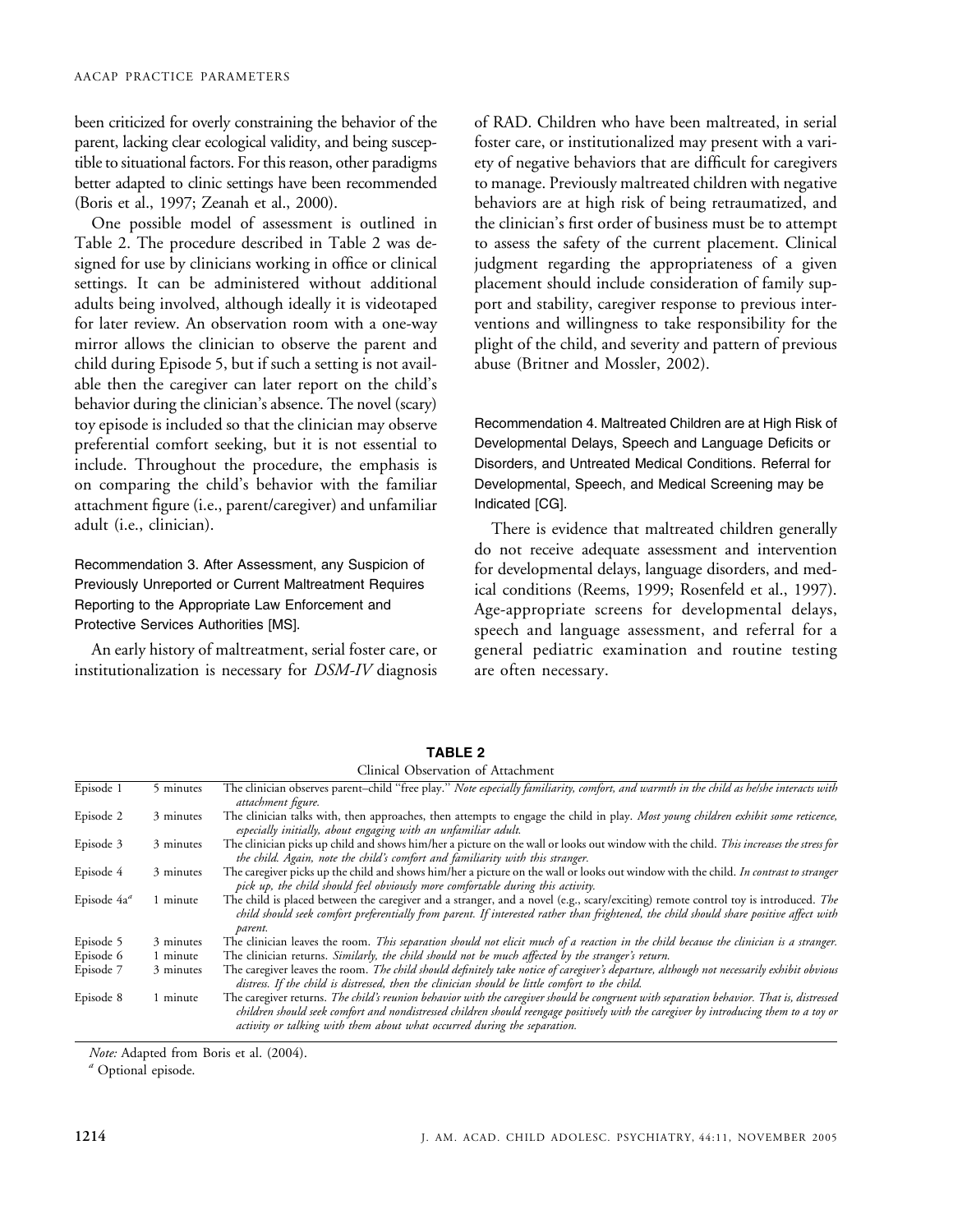A randomized controlled trial of foster care as an alternative to institutional care conducted in Bucharest, Romania, has demonstrated substantial reductions in signs of both emotionally withdrawn/inhibited and indiscriminately social/disinhibited RAD after the children were removed from institutions and placed in foster care (Zeanah et al., 2003). Foster parents were supervised by social workers who were trained to facilitate building new attachment relationships between foster parents and the children in their care. In this same study, the degree of sensitive caregiving that children received in the institution was inversely related to signs of emotionally withdrawn/inhibited reactive attachment disorder (Zeanah et al., 2004). Sensitive caregiving and psychological investment in the child, which are essential ingredients of healthy attachments, are far more likely in families than in institutions.

# Recommendation 6. Although the Diagnosis of RAD is Based on Symptoms Displayed by the Child, Assessing the Caregiver's Attitudes Toward and Perceptions about the Child is Important for Treatment Selection [CG].

The complex interaction between a caregiver's attitudes and behaviors (e.g., his or her ''parenting style'') and a given child's pattern of reactivity influences attachment. Interactive strengths and weaknesses are conceptualized as being an issue of the ''goodness of fit'' between caregiver and child. It is not uncommon for caregivers of children with RAD to feel disconnected from the child and to react with anger or anxiety. Patterns of discipline can become overly authoritarian, leading to additional disruption in the child's attachment behavior. Allowing the caregiver to talk about his or her relationship with the child and reviewing that narrative for evidence of distortion or derogation is an important part of assessment and a first step in selecting an approach to intervention. Generally, this can be done as part of the open-ended assessment of the caregiver's view of the relationship. See the practice parameter for the psychiatric assessment of infants and toddlers (American Academy of Child and Adolescent Psychiatry, 1997).

Recommendation 7. Children with RAD are Presumed to Have Grossly Disturbed Internal Models for Relating to Others. After Ensuring That the Child is in a Safe and Stable Placement, Effective Attachment Treatment Must Focus on Creating Positive Interactions with Caregivers [MS].

The building blocks of secure attachment are interactive moments in which the caregiver's sensitively attuned behavior serves to help the child develop an internal sense of security. There are three basic psychotherapeutic modalities to help children with RAD and their caregivers attune to each other and interact more positively: working through the caregiver, working with the caregiver–child dyad (and/or family) together, and/or working with the child alone.

First, the clinician can work through the caregiver by helping him/her learn how to establish positive interactions with a hard-to-reach child, by helping the caregiver manage the child's behavior, or by working intensively to address the caregiver's own feelings of anxiety, frustration, or anger when needed. When a caregiver is not extremely stressed and the clinician has established through observation and interview that the caregiver is emotionally available and readily able to reflect on the child's feelings, it may be possible to train the caregiver as a cotherapist and work to strengthen the child's attachment with the caregiver by encouraging sensitive responsiveness (Hart and Thomas, 2000). The advantage of solely working through the caregivers is that the therapist can avoid being the focus of the child's attachment behavior, while giving the caregivers the message that they are capable of managing the child themselves (Hart and Thomas, 2000). In some cases, however, caregivers may be so overwhelmed and angry that coaching proves ineffective. When caregiver stress is high, working through the caregiver may be difficult until the caregiver's own symptoms are addressed. It is not often possible for highly stressed caregivers who have negative perceptions of their children to maintain sensitive responsiveness until their own stress is relieved. Sometimes caregivers need individual treatment, though often the clinician will choose also to work with the primary caregiver–child dyad.

Dyadic work, therapy with the child and primary caregiver together, is the second basic modality for working to address symptoms of RAD (Lieberman and Zeanah, 1999). There are at least two established models of effective dyadic interactive therapy, infant–parent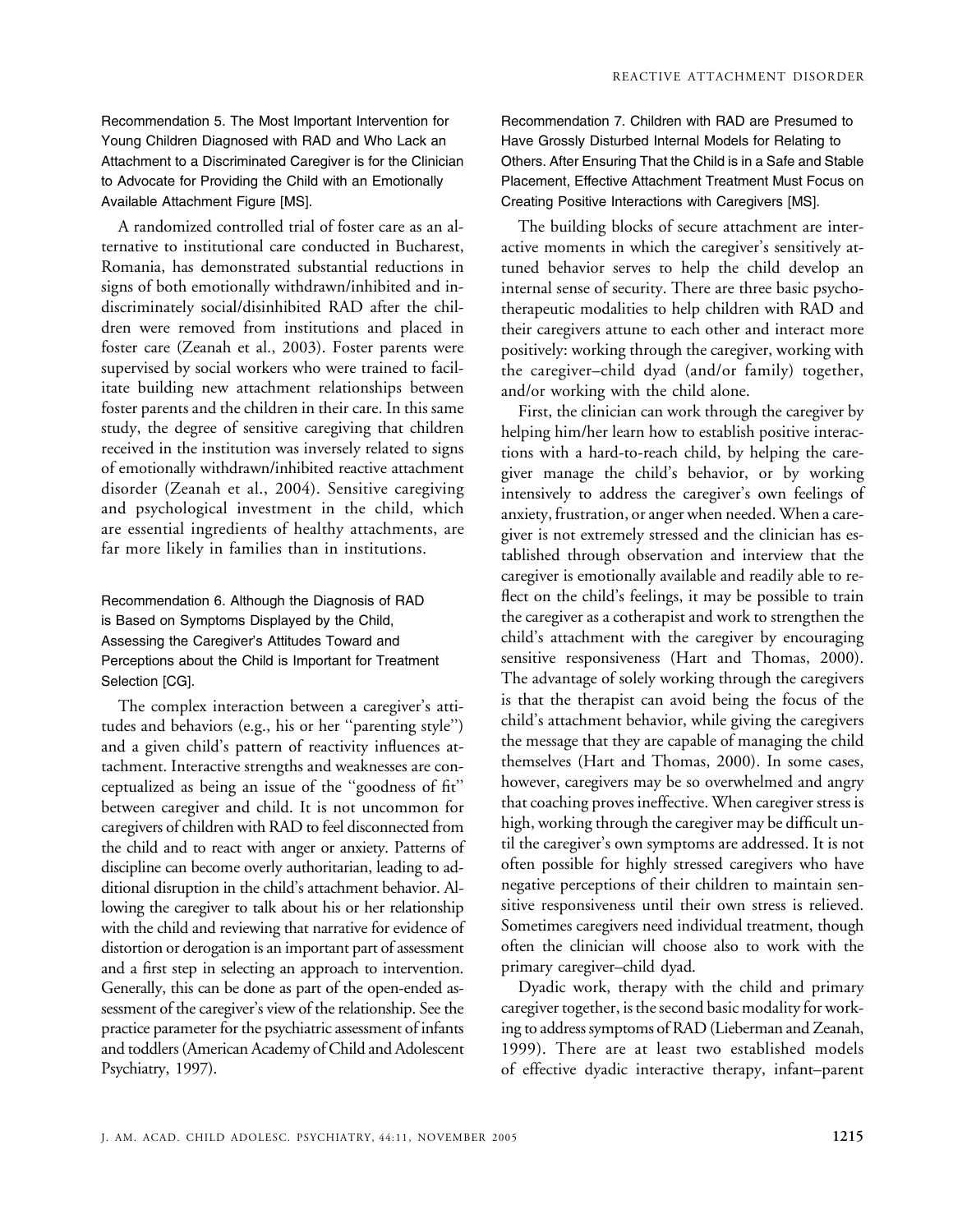psychotherapy (Lieberman et al., 2000) and interaction guidance (McDonough, 2000). Although neither has been examined formally in children with attachment disorders, each has been evaluated in children with disturbed attachment relationships (Cramer et al., 1990; Lieberman et al., 1991). Infant–parent psychotherapy focuses primarily on the caregiver and child's experience of one another and on altering patterns of emotional communication in the dyad. The therapist helps the caregiver appreciate the emotional experience of the child and its connection to the emotional experience of the caregiver. Interaction guidance focuses on behavioral interaction and uses videotaping to allow the clinician to review with the caregiver specific patterns of interaction while shaping (mostly through suggestion and positive reinforcement) the caregiver's responses. In both approaches, the behaviors listed in Table 1 are useful focal points for intervention.

A basic tenet in dyadic therapy is to focus on parenting strengths as reflected in observed moments of clear caregiver–child engagement. Once trust is built through positive reinforcement of the caregiver, the therapist can point out and process moments of frustration and disengagement to begin to reshape the interactions. Because it is frequently difficult for parents to self-reflect in the moment, reflective function can be enhanced by reviewing videotaped sessions.

Although dyadic therapy often is indicated for attachment disturbances and disorders, subsequently it may be necessary to widen the intervention to use a familybased treatment. This is often a second stage of treatment in which the gains made in dyadic therapy are reinforced by involving other family members.

The third modality for intervention is individual therapy with the child. Although RAD is presumed to be a within-the-child disorder, attachment theory would suggest that children with RAD are best treated with modalities that shape their social processing and interactive behavior beginning with their primary caregiving relationships. Especially with younger children, dyadic intervention is therefore a preferred intervention strategy. Individual therapy, in which the therapist forms a trusting relationship with the patient, should be considered adjunctive to reduce behaviors in the child that may interfere with dyadic therapy. Of course, individual therapy, to be successful, requires active collaboration with the caregiver.

Recommendation 8. Children Who Meet Criteria for RAD and Who Display Aggressive and Oppositional Behavior Require Adjunctive Treatments [CG].

There is no evidence about whether the aggression associated with RAD is distinguishable from that associated with ODD or CD. Models of treatment for ODD or CD are often effective, even for children who are aggressive but do not meet criteria for comorbid ODD or CD. For instance, well-tested treatment approaches for aggression, ODD, and CD, such as parent education or multisystemic therapy, may augment the therapeutic interventions outlined in Recommendation 6 (Brestan and Eyberg, 1998; Webster-Stratton, 1998; Webster-Stratton and Hammond, 1997).

The lack of available data on both short-term and long-term effects of pharmacological agents on young children's rapidly developing brains reinforces the need for a cautious approach to pharmacological intervention, particularly in preschool-age children (Greenhill et al., 2003; Jensen et al., 1999). No psychopharmacological intervention trials for RAD have been conducted. However, pharmacological intervention for comorbid disorders, such as posttraumatic stress disorder and related anxiety disorders, disruptive behavior disorders, and mood disorders, may be indicated when comprehensive assessment documents ongoing symptoms.

Recommendation 9. Interventions Designed to Enhance Attachment that Involve Noncontingent Physical Restraint or Coercion (e.g., ''Therapeutic Holding'' or ''Compression Holding"), "Reworking" of Trauma (e.g., "Rebirthing Therapy''), or Promotion of Regression for ''Reattachment'' have no Empirical Support and have been Associated with Serious Harm, Including Death [NE].

It has been hypothesized that the development of aggression in children who have experienced early attachment disruptions is a fear response and that an attachment-promoting response is to ''break through'' fear and resistance with physical holding of the child (Cline, 1992). Furthermore, the therapies designed to provide ''corrective attachment experiences'' for these same children, particularly those with persistent symptoms of CD and ODD, have been advocated (Levy and Orlans, 2000), despite the absence of empirical evidence that these interventions are safe or efficacious (Mercer, 2001, 2002). These treatment approaches are based on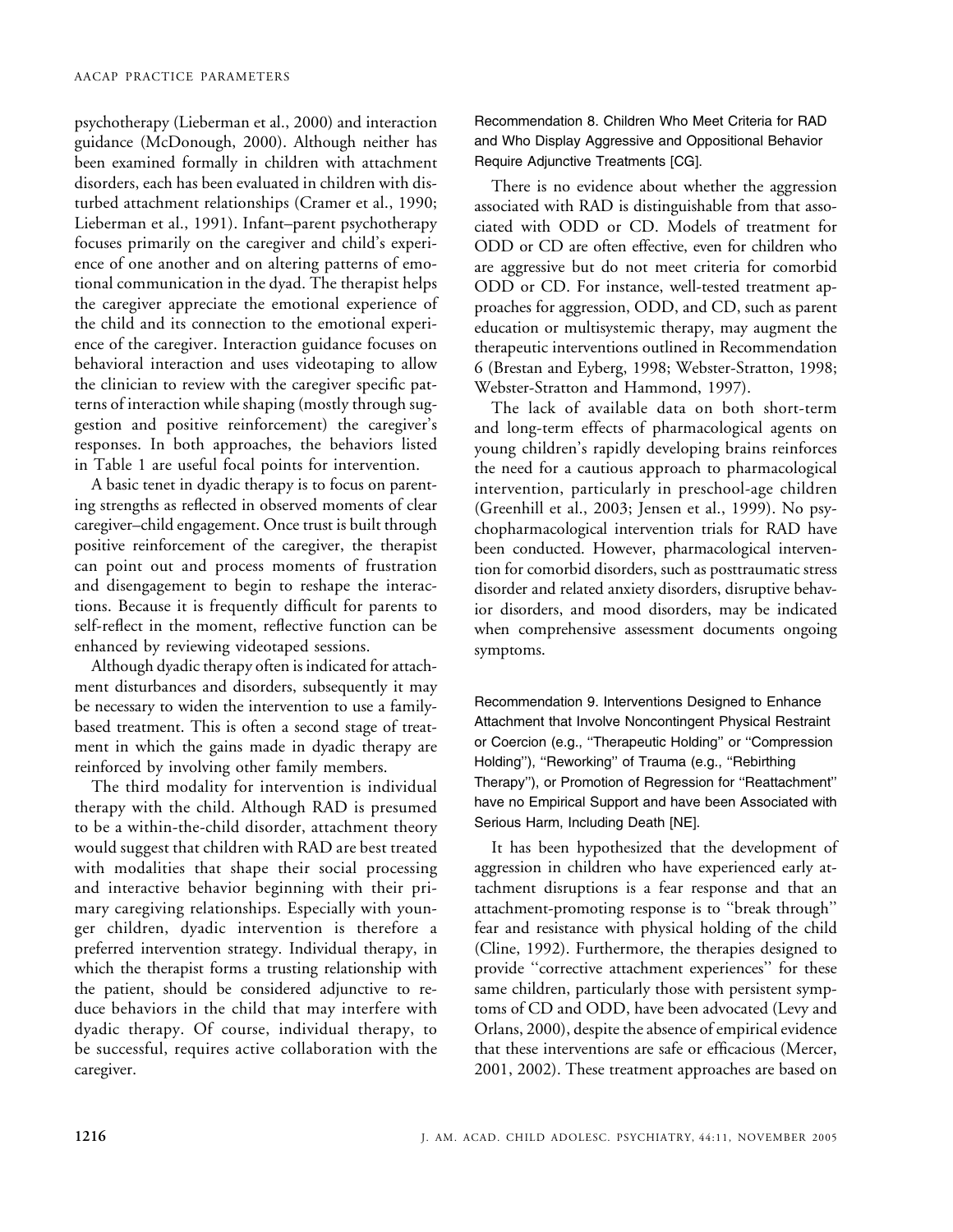the assumption that caregiver behaviors believed to facilitate attachment in early childhood also facilitate attachment in school-age children. Consequently, schoolage children are pushed to make direct eye contact and stimulated and soothed as if they were infants (Levy, 2000). There are also reports of regressive therapies in which children are bottle fed and tightly held. In fact, there is no evidence that parent or therapist behaviors appropriate for infants are appropriate for older children.

If treatments based on physical restraint or forced eye contact are helpful with a particular child, then they are likely to work by reestablishing parental authority and control. Establishing authority and effective limit setting arguably are important components of any parent– child treatment. In fact, physical restraint for extreme aggression and uncontrolled behavior is sometimes necessary for protection of the child or family members (see American Academy of Child and Adolescent Psychiatry, 2002). Attempts to promote ''reattachment'' through coerced and noncontingent holding for purposes of inducing rather than containing rage is likely to be experienced by many children as humiliating and frightening. The risks to the child involved in these nontraditional approaches are unacceptably high. Recent media reports described the death of a 10-year-old girl who was undergoing ''rebirthing'' therapy, a variant of "holding" therapy that purports to release the child's pent-up rage by forced simulation of the birth process (Crowder, 2000). A 4-year-old adopted child also died from complications of hyponatremia secondary to water intoxication, which apparently occurred when she was restrained in a chair and forced by her parents to drink excessive amounts of water as part of an ''attachmentbased'' treatment (Adams, 2002). For these reasons, both the American Psychiatric Association and the American Academy of Child and Adolescent Psychiatry have issued policy statements opposing coercive therapies for children with serious disturbances of attachment (American Academy of Child and Adolescent Psychiatry, 2003; American Psychiatric Association, 2002).

Children who are so aggressive that they are unmanageable in the family setting may require referral for more intensive treatment, such as residential placement. Even in these cases, physical restraint should be used judiciously and attempts to work with the family promoted.

## SCIENTIFIC DATA AND CLINICAL CONSENSUS

Practice parameters are strategies for patient management, developed to assist clinicians in psychiatric decision making. AACAP practice parameters, based on evaluation of the scientific literature and relevant clinical consensus, describe generally accepted approaches to assess and treat specific disorders or to perform specific medical procedures. These parameters are not intended to define the standard of care; nor should they be deemed inclusive of all proper methods of care or exclusive of other methods of care directed at obtaining the desired results. The clinician, after considering all of the circumstances presented by the patient and his or her family, the diagnostic and treatment options available, and available resources, must make the ultimate judgment regarding the care of a particular patient.

Disclosure: The authors have no financial relationships to disclose.

## **REFERENCES**

References marked with an asterisk are particularly recommended.

- Adams B (2002), Families struggle to bond with kids. The Salt Lake Tribune. September 29
- Ainsworth MDS, Blehar MS, Waters E, Wall S (1978), Patterns of Attachment: A Psychological Study of the Strange Situation. Hillsdale, NJ: Erlbaum
- Albers LH, Johnson, DE, Hostetter MK, Iverson S, Miller LC (1997), Health of children adopted from the former Soviet Union and Eastern Europe: comparison with pre-adoptive medical records. JAMA 278: 922–924
- American Academy of Child and Adolescent Psychiatry (1997), Practice parameters for the psychiatric assessment of infants and toddlers (0– 36 months). J Am Acad Child Adolesc Psychiatry 36(suppl):21S–36S
- American Academy of Child and Adolescent Psychiatry (2002), Practice parameter for the prevention and management of aggressive behavior with special reference to seclusion and restraint. J Am Acad Child Adolesc Psychiatry 41(suppl):4S–25S
- American Academy of Child and Adolescent Psychiatry (2003), Policy Statement: Coercive Interventions for Reactive Attachment Disorder. Washington, DC: American Academy of Child and Adolescent Psychiatry
- American Psychiatric Association (1980), Diagnostic and Statistical Manual of Mental Disorders, Third Edition (DSM-III). Washington, DC: American Psychiatric Association
- American Psychiatric Association (1987), Diagnostic and Statistical Manual of Mental Disorders, Third Edition, Revised (DSM-III-R). Washington, DC: American Psychiatric Association
- American Psychiatric Association (1994), Diagnostic and Statistical Manual of Mental Disorders, Fourth Edition (DSM-IV). Washington, DC: American Psychiatric Association
- American Psychiatric Association (2000), Diagnostic and Statistical Manual of Mental Disorders, Fourth Edition, Text Revision (DSM-IV-TR). Washington, DC: American Psychiatric Association
- \*American Psychiatric Association (2002), Position Statement: Reactive Attachment Disorder. Washington, DC: American Psychiatric Association
- Boris NW, Aoki Y, Zeanah CH (1999), The development of infant-parent attachment: considerations for assessment. Infant Ment Health J11:1-10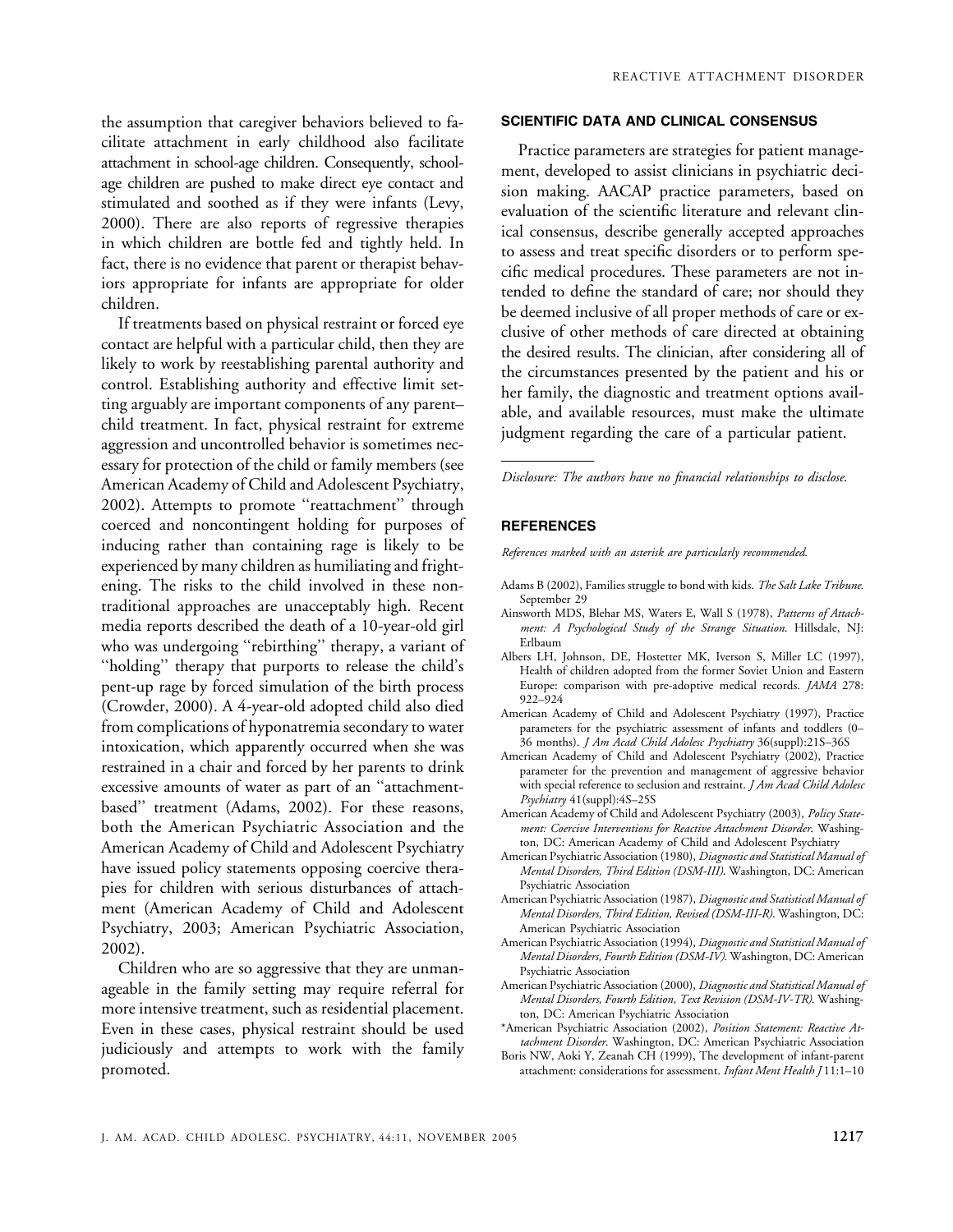- Boris N, Fueyo M, Zeanah CH (1997), The clinical assessment of attachment in children under five. J Am Acad Child Adolesc Psychiatry 36: 291–293
- Boris NW, Hinshaw-Fuselier S, Smyke AT, Scheeringa MS, Heller SS, Zeanah CH (2004), Comparing criteria for attachment disorders: establishing reliability and validity in high-risk samples. *J Am Acad Child* Adolesc Psychiatry 43:568–577
- Boris NW, Zeanah CH (2005), Reactive attachment disorder. In: Comprehensive Textbook of Psychiatry, VIIIth ed., Kaplan HI, Sadock BJ, eds. Philadelphia: Williams & Wilkins, pp. 3248–3254
- Boris NW, Zeanah CH, Larrieu JA, Scheeringa MS, Heller SS (1998), Attachment disorders in infancy and early childhood: a preliminary investigation of diagnostic criteria. Am J Psychiatry 155:295–297
- Bowlby J (1944), Forty-four juvenile thieves. Int J Psychoanal 25:19-53
- Bowlby J (1982), Attachment and Loss, Volume I. New York: Basic Books Brestan EV, Eyberg SM (1998), Effective psychosocial treatments of
- conduct-disordered children and adolescents: 29 years, 82 studies, and 5,272 kids. J Clin Child Psychol 27:179–188 Britner PA, Mossler DG (2002), Professionals' decision-making about
- out-of-home placements following instances of child abuse. Child Abuse Negl 26:317–332
- Carlson EA (1998), A prospective, longitudinal study of disorganized attachment. Child Dev 69:1107-1128
- Castle J, Groothues C, Bredenkamp D, Beckett C, O'Connor T, Rutter M, ERA Study Team (1999), Effects of qualities of early institutional care on cognitive attainment. Am J Orthopsychiatry 69:424–437
- Chisholm K (1998), A three year follow-up of attachment and indiscriminate friendliness in children adopted from Romanian orphanages. Child Dev 69:1092–1106
- Chisholm K, Carter MC, Ames EW, Morison SJ (1995), Attachment security and indiscriminately friendly behavior in children adopted from Romanian orphanages. Dev Psychopathol 7:283–294
- Cicchetti D, Toth SL, Lynch M (1995), Bowlby's dream comes full circle: The application of attachment theory to risk and psychopathology. In: Advances in Clinical Child Psychology, vol. 17, Ollendick TH, Prinz RJ, eds. New York: Plenum, pp 1–75
- Clark R, Paulsen A, Conlin S (1993), Assessment of developmental status and parent-infant relationships: the therapeutic process of evaluation. In: Handbook of Infant Mental Health, Zeanah CH, ed. New York: Guilford, pp 191–209
- Cline F (1992), Hope for High Risk and Rage Filled Children. Evergreen, CO: EC Publications
- Cramer B, Robert-Tissot C, Stern DN, Serpa-Rusconi S, DeMurault M, Besson G, et al. (1990), Outcome evaluation in brief mother-infant psychotherapy: a preliminary report. Infant Ment Health J 3:278– 300
- Crittenden PM (1992), The quality of attachment in the preschool years. Dev Psychopathol 4:209–241
- Crittenden PM, Clausen AH (1994), Validation of two procedures for assessing quality of attachment in the preschool years. Paper presented at the biennial meeting of the International Conference on Infant Studies, Paris, France
- Crowder C (2000), Prosecutors add charges for rebirthing therapist. Denver Rocky Mountain News. July 29
- Crowell JA, Fleischman MA (1993), Use of structured research procedures in clinical assessments of infants. In: Handbook of Infant Mental Health, Zeanah H, ed. New York: Guilford, pp 210–221
- Dubrovina I (1991), Psychological Development of Children in Orphanages (Psichologicheskoe Razvitie Vospitanikov v Detskom Dome). Moscow: Prosveschenie Press
- Gaensbauer TJ, Harmon RJ (1981), Attachment in abused/neglected and premature infants. In: The Development of Attachment and Affiliative Systems, Emde RN, Harmon RJ, eds. New York: Plenum, pp 263-280
- Goldfarb W (1943), The effects of early institutional care on adolescent personality. *J Exp Educ* 12:106-129
- Goldfarb W (1945a), Effects of psychological deprivation in infancy and subsequent stimulation. Am  $\hat{J}$  Psychiatry 102:18-33
- Goldfarb W (1945b), Psychological privation in infancy and subsequent adjustment. Am J Orthopsychiatry 15:247–255
- Green J, Goldwyn R (2002), Attachment disorganization and psychopathology: new findings in attachment research and their potential implications for developmental psychopathology in childhood. J Child Psychol Psychiatry 43:835–846
- Greenberg MT (1999), Attachment and psychopathology in childhood. In: Handbook of Attachment, Cassidy J, Shaver P, eds. New York: Guilford, pp 469–496
- Greenhill L, Jensen P, Abikoff H, Blumer J, DeVaugh-Geiss J, Fisher C, et al. (2003), Optimizing strategies for developing and implementing psychopharmacological studies in preschool children. J Am Acad Child Adolesc Psychiatry 42:406–414
- Groze V, Ileana D (1996), A follow-up study of adopted children from Romania. Child Adolesc Soc Work J 13:541–565
- Hart A, Thomas H (2000), Controversial attachments: the indirect treatment of fostered and adopted children via parent co-therapy. Attachment Hum Dev 2:306–327
- Hinshaw-Fuselier S, Boris NW, Zeanah CH (1999), Reactive attachment disorder in maltreated twins. Infant Ment Health J 20:42–59
- Hodges J, Tizard B (1978), The effect of institutional rearing on the development of eight-year-old children. J Child Psychol Psychiatry 19:99-118
- Hodges J, Tizard B (1989), Social and family relationships of ex-institutional adolescents. J Child Psychol Psychiatry 30:77–97
- Jensen PS, Bhatara VS, Vitiello B, Hoagwood K, Feil M, Burke LB (1999), Psychoactive prescribing practices for U.S. children: Gaps between research and clinical practice. J Am Acad Child and Adolesc Psychiatry 38:557–565
- Johnson DE (2000), Medical and developmental sequelae of early childhood institutionalization in Eastern European adoptees. In: Minnesota Symposia on Child Psychology: Vol. 31. The Effects of Early Adversity on Neurobehavioral Development, Nelson CA, ed. Mahway, NJ: Erlbaum, pp 113–162
- Levy D (1937), Primary affect hunger. Am J Psychiatry 94:643-652 Levy TM, Orlans M (1999), Kids who kill: attachment disorder, antisocial
- personality disorder and violence. Forensic Examiner 8:19–24
- Levy TM (2000), Handbook of Attachment Interventions. San Diego: Academic
- Levy T, Orlans M (2000), Attachment disorders as an antecedent to violence and antisocial patterns in children. In: Handbook of Attachment Interventions, Levy T, ed. San Diego: Academic, pp 1–16
- Lieberman AF, Silverman R, Pawl J (2000), Infant-parent psychotherapy. In: Handbook of Infant Mental Health, 2nd ed., Zeanah CH, New York: Guilford, pp 472–484
- Lieberman AF, Weston DR, Pawl JH (1991), Preventive intervention and outcome with anxiously attached dyads. Child Dev 62:199–209
- Lieberman AF, Zeanah CH (1999), Contributions of attachment theory to infant-parent psychotherapy and other interventions with infants and young children. In: Handbook of Attachment, Cassidy J, Shaver P, eds. New York: Guilford, pp 555–574
- Lyons-Ruth K, Jacobvitz D (1999), Attachment disorganization: unresolved loss, relational violence, and lapses in behavioral and attentional strategies. In: Handbook of Infant Mental Health, Cassidy J, Shaver P, New York: Guilford, pp 520–554
- Marcovitch S, Goldberg S, Gold A, Washington J, Wasson C, Krekewich K, et al. (1997), Determinants of behavioral problems in Romanian children adopted into Toronto. Int J Behav Dev 20:17–31
- McDonough S (2000), Interaction guidance: An approach for difficult-toengage families. In: Handbook of Infant Mental Health, 2nd edition, Zeanah CH, ed. New York: Guilford, pp 485–493
- Mercer J (2001), Child psychotherapy involving physical restraint: techniques used in four approaches. Child Adolesc Soc Work J 19:303–314
- Mercer J (2002), Attachment therapy: a treatment without empirical support. Sci Rev Ment Health Pract 1:105-112
- O'Connor TG (2002), Attachment disorders in infancy and childhood. In: Child and Adolescent Psychiatry: Modern Approaches, 4th ed., Rutter M, Taylor E, eds. Boston: Blackwell, pp 776–792
- O'Connor TG, Bredenkamp D, Rutter M (1999), Attachment disturbances and disorders in children exposed to early severe deprivation. Infant Ment Health J 20:10–29